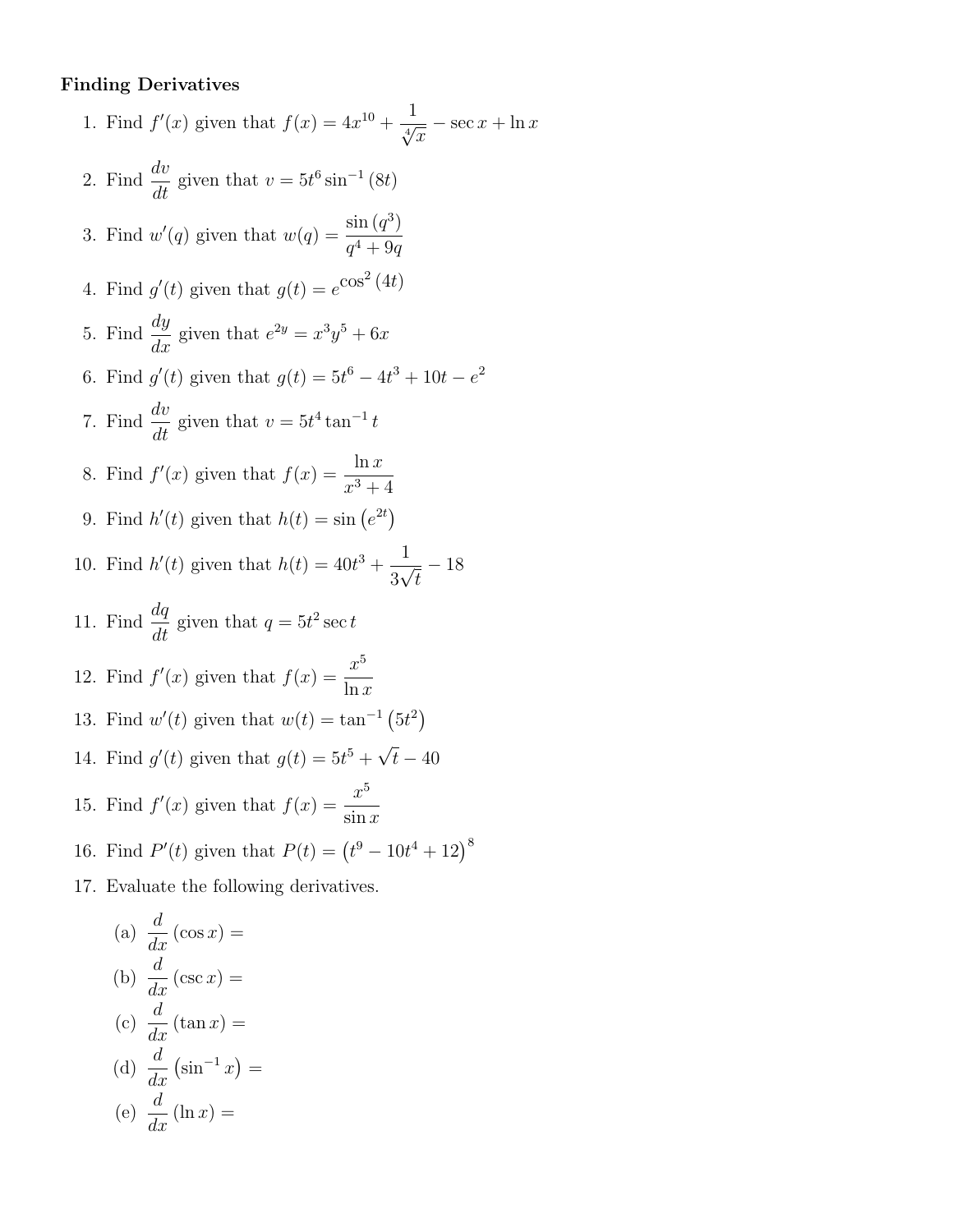## Implicit Differentiation

- 1. A spherical balloon is inflated at a constant rate of 5  $ft^3/min$ . How quickly is the balloon's radius increasing at the instant the volume is 20  $ft^3$ ?
- 2. A particle moves along the curve  $y = \frac{4}{9}$  $\frac{4}{9}x^2$ . As the particle passes through the point (3, 4), its x-coordinate increases at a rate of 15 cm/s. How fast is the distance from the particle to the origin changing at this instant?
- 3. Find  $\frac{dy}{dx}$  given that  $\sin (x^2 + y^3) = 5y + 8x$ . It is okay to leave your answer in terms of both x and  $\hat{y}$ .
- 4. Find the slope of the line tangent to the curve  $x^2y^3 = 3x 2y$  at the point  $(2, 1)$ .
- 5. A particle is moving along the curve  $y =$ √  $1+x^3$ . As it reaches the point  $(2,3)$ , the y-coordinate is increasing at a rate of  $18 \text{ cm/sec}$ . How fast is the x-coordinate of the point changing at that instant?
- 6. Find  $\frac{dy}{dx}$  $\frac{dy}{dx}$  given that  $x^5e^y = 2x^3 + 5y^2 + 6$ . It is okay to leave your answer in terms of both x and y.
- 7. A small balloon is released at a point 40 feet away from an observer, who is on level ground. If the balloon goes straight up at a rate of 10 feet per second, how fast is the distance from the observer to the balloon increasing when the balloon is 30 feet high?
- 8. A ball is tossed straight up with an initial velocity of 16 feet per second. The ball is 5 feet above the ground when it is released. Its height at time t is given by  $h = -16t^2 + 16t + 5$ .

What is the ball's maximum height?

### Exponential Functions

- 1. The graph of one of the solutions to the differential equation  $\frac{dy}{dx}$  $\frac{dy}{dx} = y/2$  passes through the point  $(0, 6)$ . Determine the x-value at which this graph intersects the line  $y = 30$ .
- 2. Determine a formula for w as a function of s so that  $\frac{dw}{dx}$  $\frac{d}{ds} = 10s$  and  $w(1) = 2$ .
- 3. Determine a formula for w as a function of s so that  $\frac{dw}{dt}$  $\frac{d}{ds} = 10w$  and  $w(1) = 2$ .
- 4. The graph of a function  $y = f(x)$  has a y-intercept of 8 and has the property that the slope of the curve at every point  $P$  is twice the y-coordinate of  $P$ . What is the equation of the curve?

# Optimization

- 1. For the curve  $y = e^{4x} 3e^{-2x}$ , give the x-value at which the tangent line has the smallest slope.
- 2. Suppose that a function  $f(x)$  has first derivative given by  $f'(x) = -2e^{x/2} (x^2 7x + 14)$ . Determine the largest open interval upon which the graph of  $f(x)$  is concave up.
- 3. A poster is to contain 1000  $\text{cm}^2$  of printed matter with margins of 4  $\text{cm}$  each at top and bottom and 2 cm at each side. Find the overall dimensions if the total area of the poster is a minimum.